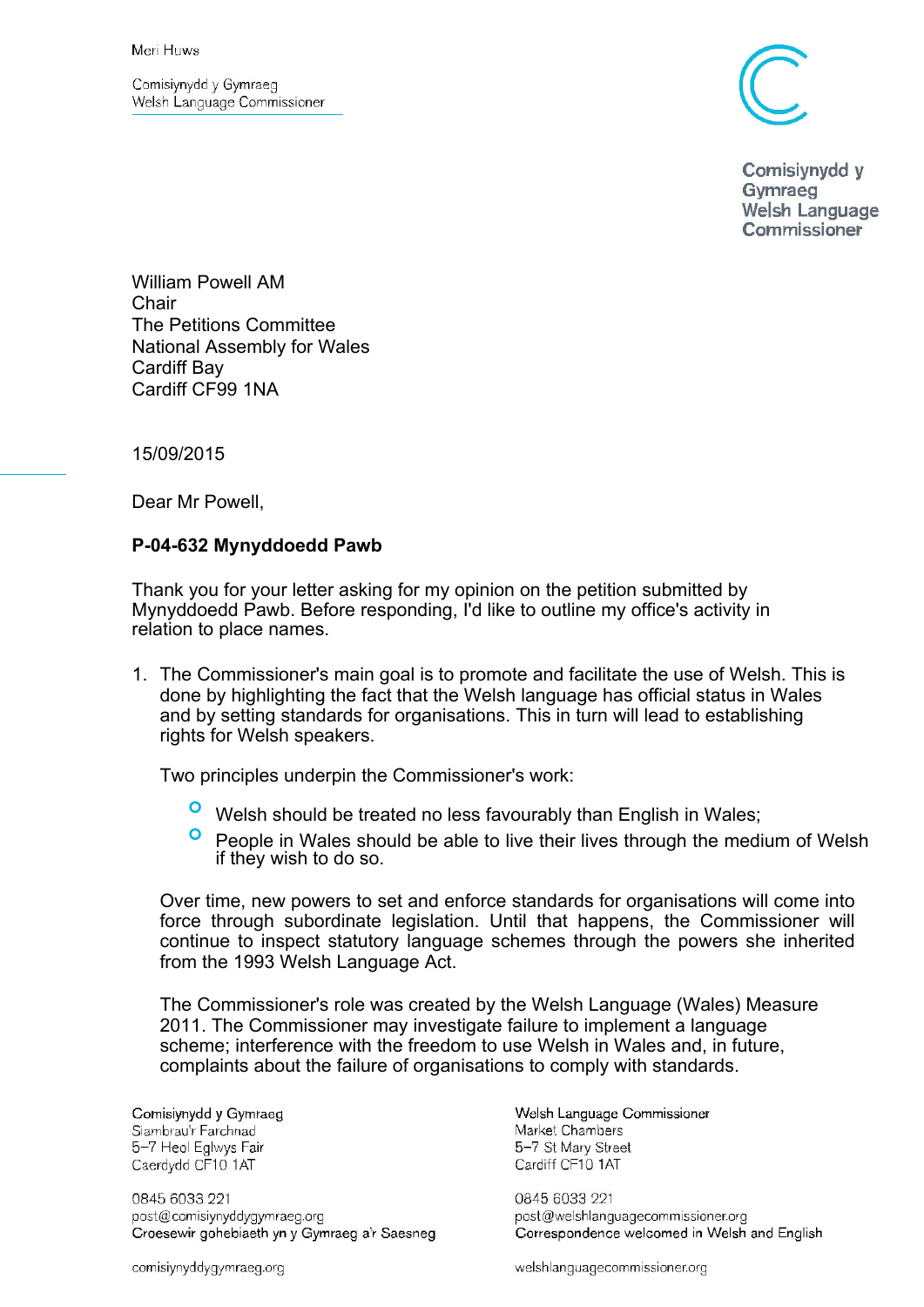One of the Commissioner's strategic objectives is to influence the consideration given to the Welsh language in the development of policy and legislation. So, one of the Commissioner's main functions is to provide comments in line with these terms of reference, acting as an independent advocate for Welsh speakers in Wales who may be affected by the proposed changes. This approach is taken in order to avoid any potential compromise of the Commissioner's regulatory functions, and if the Commissioner were to formally review the performance of individual organisations or the Welsh Government in accordance with the provisions of the Measure.

## **2. The Commissioner's activity in relatio to place names**

*A living language: a language for living*, the Welsh Government's Welsh Language Strategy 2012-17, states that the Welsh Language Commissioner has responsibility for coordinating developments in relation to Welsh place names. The Welsh Language Commissioner is also responsible for providing advice on the standard forms of place names in Wales. This responsibility was inherited when the Welsh Language Board was disbanded in 2012. The Commissioner has no statutory powers in this area and her recommendations and advice have no legal force, but recommendations on the standard forms of place names are provided for all kinds of agencies, including the Welsh Government and local authorities. The Commissioner has a panel of experts, namely the Place Names Standardisation Panel, which supports the work of the Commissioner and advises on the standard forms of place names. The Commissioner's work in this area focuses on the names of settlements (towns, villages, etc.) rather than features of the landscape (mountains, rivers, etc.) or physical features of human activity, such as buildings etc.

- 3. I have no specific responsibility in relation to the protection or promotion of Welsh place names. However, I am aware of the concerns expressed in the petition and I would be supportive of the principles underlying the need to protect and respect our wealth of place names in order to:
	- *1. Stimulate interest in and respect for the Welsh language, and to ensure and increase its use*
	- *2. Increase the sense of identity among local communities by sharing our wealth of cultural heritage with others*
	- *3. Engage visitors' interest and awareness of our wealth of local heritage and thus bring educational and economic benefits to areas.*

One could argue that there is at least a moral responsibility on organisations to protect and respect Welsh place names because they are national institutions that have a duty to reflect the history and culture of the country. In principle, therefore, I wouldn't oppose any reasonable steps that could be taken by the organisations named in the petition to protect Welsh place names. As a minimum, the Welsh Government could provide specific quidance to the organisations that it funds directing them to use names in their correct form and to consult with a suitable organisation in determining those names. In a similar vein, I would support action to raise awareness of pace names and local heritage in outdoor education and training courses at all levels.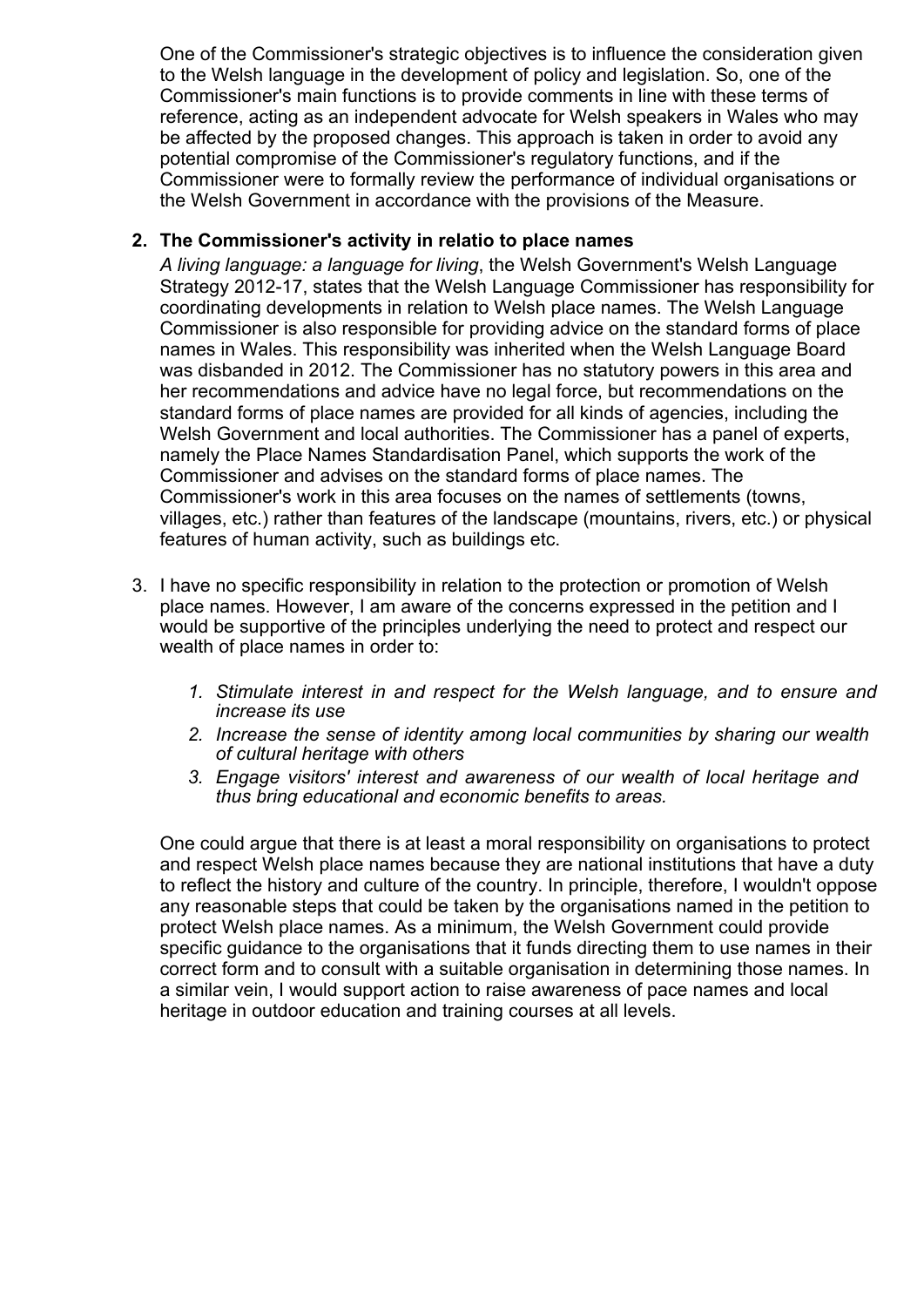- 4. I note that the petition specifically asks the Welsh Government to bring long-standing and traditional place names under planning control. In order to make that possible, there would need to be a method of deciding which names should come under planning control. For that to happen and in order to provide specific guidance to the agencies referred to in the petition, I assume a body would need to be established that would be responsible for deciding those names. That body would need to set very stringent criteria as to how it would determine these forms, and the official forms should be published in a public register. It could also determine the official names of other locations in Wales which could be of wider benefit in terms of mapping, transport, planning, addresses, emergency services, communication etc. This body could encourage the use of names by public bodies as well as individuals and organisations from the third sector and the private sector.
- 5. Since it is a matter of concern to so many, I think we need more research into possible methods of protecting Welsh place names and that can be done by taking account of similar activities in other countries. If, for example, you intend to consider establishing a body to facilitate bringing these names under planning control, I suggest that you look at what has happened as regards determining place names in other countries including Canada and Australia (including the states of New South Wales and Victoria). These countries have introduced legislation to establish specific boards that are responsible for setting standard name forms for the benefit of mapping activities, planning and infrastructure. These boards publish the name forms on a public database. In New South Wales, for example, it is an offense to use any names for particular locations in any kind of publication if they have not been published on the public database<sup>1</sup>.
- 6. Recently in my response to the Communities, Equality and Local Government Committee consultation on the Historic Environment (Wales) Bill, I proposed an amendment to the Bill requiring that historic environment records, which local authorities will have a duty to publish, should contain the details of each area, site or other location in the authority area which has a name of historical and cultural interest. I have noted that the *name* of a physical feature of human activity should be a reason to protect the feature in the historic environment, thereby protecting the name of the feature. I have also noted that the Advisory Panel for the Welsh Historic Environment established by the Bill should include an expert on place names. I enclose a copy of my response to that consultation. At the Communities, Equality and Local Government Committee meeting on 8 July 2015, the Deputy Minister for Culture, Sport and Tourism, Kenneth Skates AM, said he would be willing to "take any suggestions and any recommendations and consider them with regard to the historic environment records"<sup>2</sup> .

<sup>1</sup> http://www.austlii.edu.au/au/legis/nsw/consol\_act/gna1966158/s15.html [accessed 31/07/2015]

<sup>2</sup> http://abms/documents/s42561/8%20July%202015.pdf